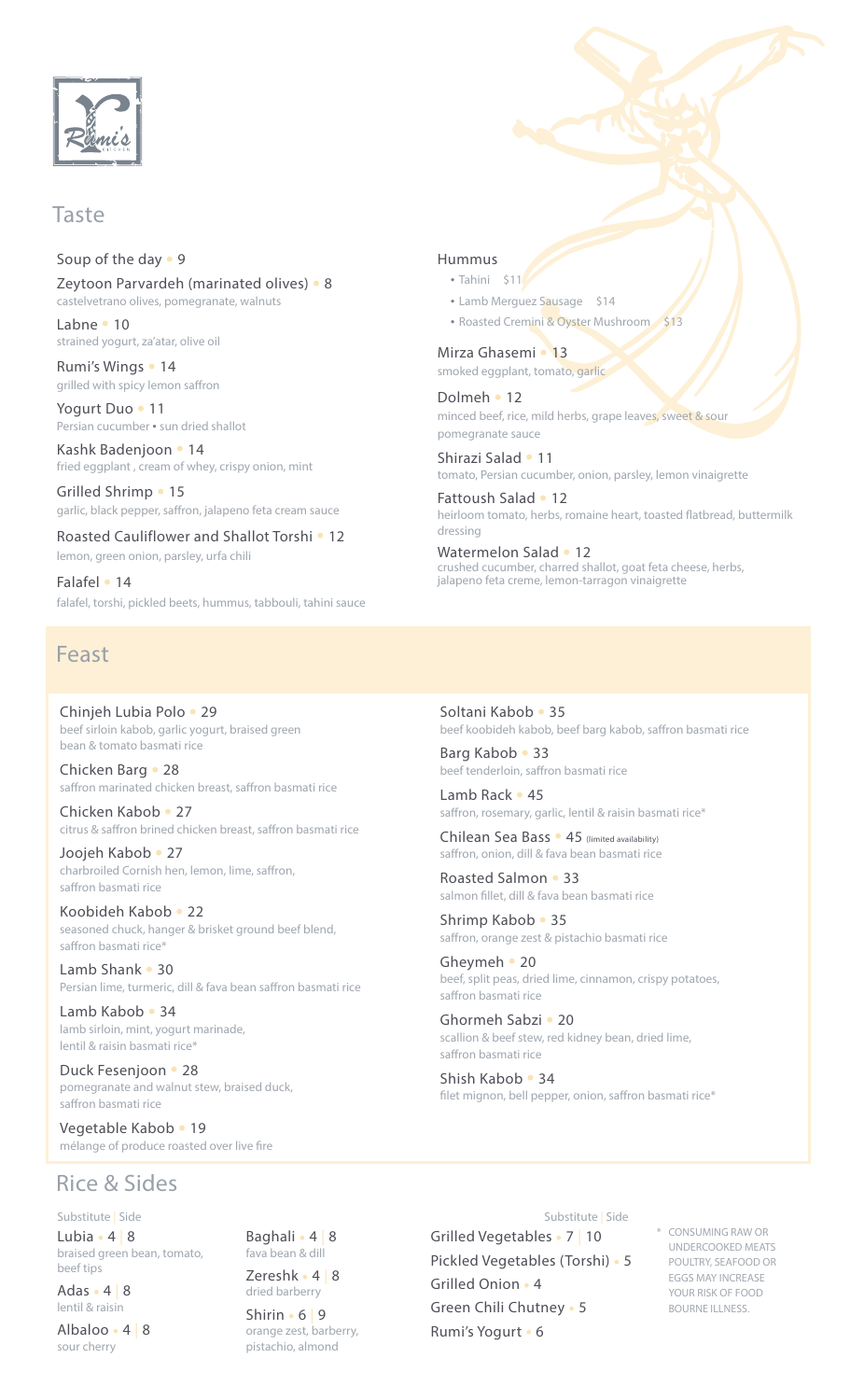| <u>ımi</u><br>x<br>KITCHEN |
|----------------------------|
|                            |

## Wine by the Glass

| Sparkling                                                                       |    |
|---------------------------------------------------------------------------------|----|
| Alfredo Bertolani Reggiano Lambrusco Rose<br>NV, Lambrusco, Italy               | 10 |
| Caves Naveran 'Dama' Cava Bruit NV,<br>Penedes, Spain                           | 14 |
| Famille de Conti Petillant Naturel 2020,<br>Bergerac, France                    | 15 |
| Whites                                                                          |    |
| Caruso & Minnini 'Bio' Cataratto 2019,<br>Sicily, Italy                         | 13 |
| Nortico Alvarinho 2020,<br>Minho, Portugal                                      | 13 |
| Ixsir Altitudes Blanc 2020,<br>Mount Lebanon, Lebanon                           | 14 |
| Leitz 'Dragonstone' Riesling, 2020,<br>Rheingau, Germany                        | 15 |
| Tyler Winery Chardonnay 2019,<br>Santa Barbara County, California               | 16 |
| Domaine Garnier et Fils Petit Chablis 2019,<br>Burgundy, France                 | 16 |
| Domaine de la Pepiere 'Les Gras Moutons'<br>Muscadet 2018, Loire Valley, France | 17 |
| Domaine des Coltabards Sancerre 2021,<br>Loire Valley, France                   | 21 |

## **Cocktails**

### Tehran Mule • 14 saffron infused vodka, ginger beer, lime

Sharbat • 15 Old tom Gin, rosewater, citrus, cherry

Persian Sunset • 15 Bourbon, fresh ginger, apricot jam, ginger beer

Spice Mist • 14 Basil infused vodka, citrus, jalapeño syrup

Glimpse of Paradise • 14 Vodka, grapefruit, cardamom syrup, lemon, mint

Black Rose • 16 Mezcal, zereshk (barberry), citrus, lemon bitters

Gin Limu Amani • 15 Old Tom Gin, dried lime, Q tonic, citrus

Rumi's Old Fashioned <sup>o</sup> 15 Bourbon, Fee Brothers Old Fashion Bitters, lemon, orange, cherry

### Rose

Massaya 2020, Bekaa Valley, Lebanon **13** 13

| Reds                                                                       |    |
|----------------------------------------------------------------------------|----|
| Massaya 'Le Colombier' 2018,<br>Bekaa Valley, Lebanon                      | 13 |
| Ca'Viola Dolcetto d'Alba 'Vilot' 2019,<br>Piedmont, Italy                  | 14 |
| Domaine de Chateaumar 'Cuvee Vincent'<br>Cotes du Rhone 2020, Rhone France | 15 |
| Domaine Chasselay 'Quatre Saisons' Gamay<br>2020, Beaujolais, France       | 16 |
| Willful Wine Co. Pinot Noir 2020,<br>Willamette Valley, Oregon             | 16 |
| Fitapreta 'A Touriga Vai Nua' Touriga Nacional<br>2020, Alentejo, Portugal | 16 |
| Ixsir Grand Reserve 2014,<br>Mount Lebanon, Lebanon                        | 18 |
| Thistle and Thorn Cabernet Sauvignon<br>2019, Napa Valley, California      | 20 |

## **Bottled Beer**

Stella Artois Pilsner, Leuven, Belgium · 6 Founders Porter, Grand Rapids, Michigan . 6 Right Proper 'Raised by Wolves' Pale Ale, Washington, DC · 6 DC Brau El Hefe Speaks Hefeweuizen • 6 Allagash White, Portland, Maine • 6 Dogfish Head 60 Minute IPA, Milton, Delaware . 6

# Homemade Sodas

Passion Fruit • 3.5 Mango · 3.5 Peach . 3.5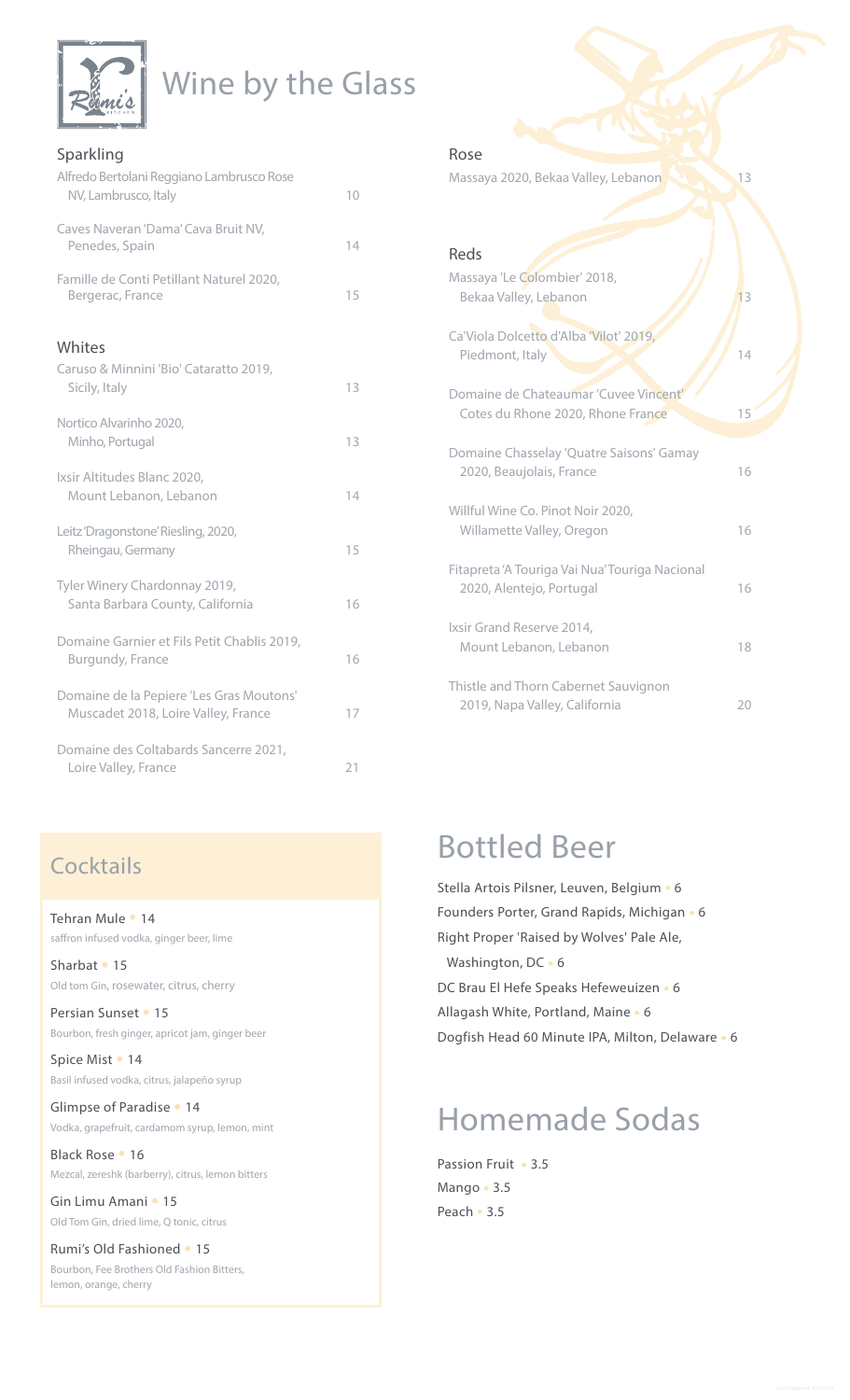

# **Red Wine**

| France                                                                                   | glass | bott |
|------------------------------------------------------------------------------------------|-------|------|
| <b>Burgundy/Beaujolais</b>                                                               |       |      |
| Domaine Chasselay 'Quatre Saison' Gamay<br>2020, Beaujolais, France                      | 16    | 64   |
| Charly Thevenet Regnie 'Grain & Granit'                                                  |       |      |
| 2019, Saint Jean d'Ardieres, France                                                      |       | 52   |
| Domaine Dubuet-Monthelie Bourgogne<br>Rouge 2020, Burgundy, France                       |       | 78   |
| Frederic Magnien Chambolle-Musigny                                                       |       |      |
| Vielles Vignes 2015, Burgundy, France                                                    |       | 154  |
| Michel Magnien Chambolle - Musigny<br>'Les Argillieres' 2017, Burgundy, France           |       | 175  |
| Domaine Joseph Voillot Pommard 1er Cru                                                   |       |      |
| Les Pezerolles 2017, Burgundy, France                                                    |       | 275  |
| <b>Bordeaux</b>                                                                          |       |      |
| Chateau Brane-Cantenac 'Margaux de Brane'                                                |       |      |
| 2018, Bordeaux, France                                                                   |       | 78   |
| Chateau Canon-la-Gaffeliere, Les Hauts de<br>Canon-la-Gaffeliere Saint-Emilion 2018,     |       |      |
| Bordeaux, France                                                                         |       | 85   |
| Chateau La Croix du Casse 2016 Pomerol,<br>Bordeaux, France                              |       |      |
| Chateau Batailley 2015, Pauillac,                                                        |       | 105  |
| Bordeaux, France                                                                         |       | 146  |
| <b>Rhone</b>                                                                             |       |      |
| Domaine de Chateaumar 'Cuvee Vincent'                                                    |       |      |
| Cotes du Rhone 2020, Rhone, France                                                       | 15    | 60   |
| <b>Domaine Combier 'Laurent Combier' Crozes-</b><br>Hermitage 2018, Rhone Valley, France |       | 76   |
| Domaine Santa Duc Clos Derriere Vieille                                                  |       |      |
| Gigondas 2015, Rhone Valley, France                                                      |       | 105  |
| Domaine du Pegau 'Cuvee Reserve'<br>Chateauneuf-du-Pape 2019, Rhone Valley               |       | 148  |
|                                                                                          |       |      |
| Loire, Jura, Savoie, Etc.                                                                |       |      |
| <b>Clotilde Legrand Vigneronne</b><br>Saumur-Champigny Les Terrages 2018,                |       |      |
| Loire Valley, France                                                                     |       | 55   |
| La Varenne Chinon 2018, Loire Valley, France                                             |       | 57   |
| Domaine Desire Petit Arbois Pupillin Ploussard<br>La Bidode 2018, Jura France            |       | 75   |
| Charles Joguet Chinon 2019,                                                              |       |      |
| Loire Valley, France                                                                     |       | 78   |
| L'Ostal Levant 'Un Coeur Simple' Malbec<br>2020, Cahors, France                          |       | 85   |
|                                                                                          |       |      |
| Spain & Portugal                                                                         |       |      |
| Luis Seabra 'Xisto Illimitado' Tinto 2019,                                               |       |      |
| Douro, Portugal                                                                          |       | 49   |
| Fitapreta 'A Touriga Vai Nua' Touriga                                                    |       |      |
| Nacional 2020, Alentejo, Portugal<br>Bodegas Vizcarra 'JC' 2018,                         | 16    | 64   |
| Ribera del Duero, Spain                                                                  |       | 64   |
| Azores Wine Company 'Isabella a Proibida'                                                |       |      |
| 2017, Azores, Portugal<br>Alberto Orte "Sierra de la Demanda"                            |       | 70   |
| 2014, Rioja, Spain                                                                       |       | 78   |
| Remelluri Rioja Reserva 2014,                                                            |       |      |
| Rioja, Spain<br>Alberto Orte 'Escalada do Sil' Tinto                                     |       | 89   |
| 2018, Valdeorras, Spain                                                                  |       | 92   |
| Caves Sao Joao 'Quinta do Poco do Lobo'<br>Cabernet Sauvignon 1994, Beiras, Portugal     |       | 110  |
|                                                                                          |       |      |

| glass | bottle | Italy<br>Ca'Viola Dolcetto d'Alba 'Vilot' 2020,                                   | glass | bottle     |
|-------|--------|-----------------------------------------------------------------------------------|-------|------------|
|       | 64     | Piedmont, Italy<br>Terra Costantino 'deAetna' Etna Rosso                          | 14    | 56         |
| 16    |        | 2019, Sicily, Italy                                                               |       | 56         |
|       | 52     | Chiara Condello 'Predappio' Sangiovese<br>2018, Emilia-Romagna, Italy             |       | 58         |
|       | 78     | Pala Cannonau di Sardegna Riserva 2017,<br>Sardinia, Italy                        |       | 60         |
|       | 154    | Tolaini 'Valdisanti' 2018, Tuscany, Italy<br>Uccelliera Rosso di Montalcino 2019, |       | 69         |
|       | 175    | Tuscany, Italy<br>L'Arco Rosso Del Veronese 2016,                                 |       | 75         |
|       | 275    | Verona, Italy<br>Arianna Occhipinti 'Siccagno' Nero d'Avola                       |       | 84         |
|       |        | 2018, Sicily, Italy                                                               |       | 88         |
|       | 78     | Oddero Barolo 2017, Piedmont, Italy<br>Donatella Cinelli Colombini Brunello di    |       | 115        |
|       |        | Montalcino 2017, Tuscany, Italy<br>Nervi Gattinara 2018, Piedmont, Italy          |       | 135<br>145 |
|       | 85     | Domenico Clerico Barolo Pajana 2015,<br>Piedmont, Italy                           |       | 235        |
|       | 105    | Bruno Giacosa Barbaresco Asili Falletto<br>2017, Piedmont, Italy                  |       | 315        |
|       | 146    |                                                                                   |       |            |
|       |        | <b>United States</b><br>Willful Wine Co. Pinot Noir 2020,                         |       |            |
| 15    | 60     | Willamette Valley, Oregon<br>Thistle and Thorn Cabernet Sauvignon                 | 16    | 64         |
|       | 76     | 2019, Napa Valley, California<br>Cristom Vineyards 'Mt. Jefferson Cuvee'          | 20    | 80         |
|       | 105    | Pinot Noir 2019 Willamette Valley, Oregon                                         |       | 84         |
|       | 148    | Domaine Eden Cabernet Sauvignon 2017,<br>Santa Cruz Mountains, California         |       | 98         |
|       |        | Peake Ranch Pinot Noir 2018,<br>Santa Rita Hills, California                      |       | 105        |
|       |        | Cain Vineyards 'Cain Concept' Red Blend,<br>2010, Napa Valley, California         |       | 120        |
|       | 55     | Darioush Shiraz 2018,<br>Napa Valley, California                                  |       | 170        |
|       | 57     | Lail 'Blueprint' Cabernet Sauvignon 2019,<br>Napa Valley, California              |       | 190        |
|       | 75     | Ashes & Diamonds Grand Vin No.1 A&D                                               |       |            |
|       | 78     | Vineyard Merlot/Cab Franc 2014,<br>Oak Knoll District, Napa Valley, California    |       | 195        |
|       | 85     | Darioush Cabernet Franc 2018,<br>Napa Valley, California                          |       | 200        |
|       |        | Philip Togni Vineyard Cabernet Sauvignon<br>2017, Napa Valley, California         |       | 295        |
|       |        | Au Sommet Cabernet Sauvignon 2014,<br>Atlas Peak, Napa Valley, California         |       | 485        |
|       | 49     | <b>Middle East</b>                                                                |       |            |
| 16    | 64     | Massaya 'Le Colombier' 2019,                                                      |       |            |
|       | 64     | Bekaa Valley, Lebanon<br>Ixsir Grand Reserve 2014,                                | 13    | 52         |
|       | 70     | Mount Lebanon, Lebanon<br>Ixsir 'El' Red Blend 2018,                              | 18    | 72         |
|       | 78     | Mount Lebanon, Lebanon<br>Chateau Musar Red Blend 2001,                           |       | 120        |
|       | 89     | Bekaa Valley, Lebanon                                                             |       | 240        |
|       | റി     |                                                                                   |       |            |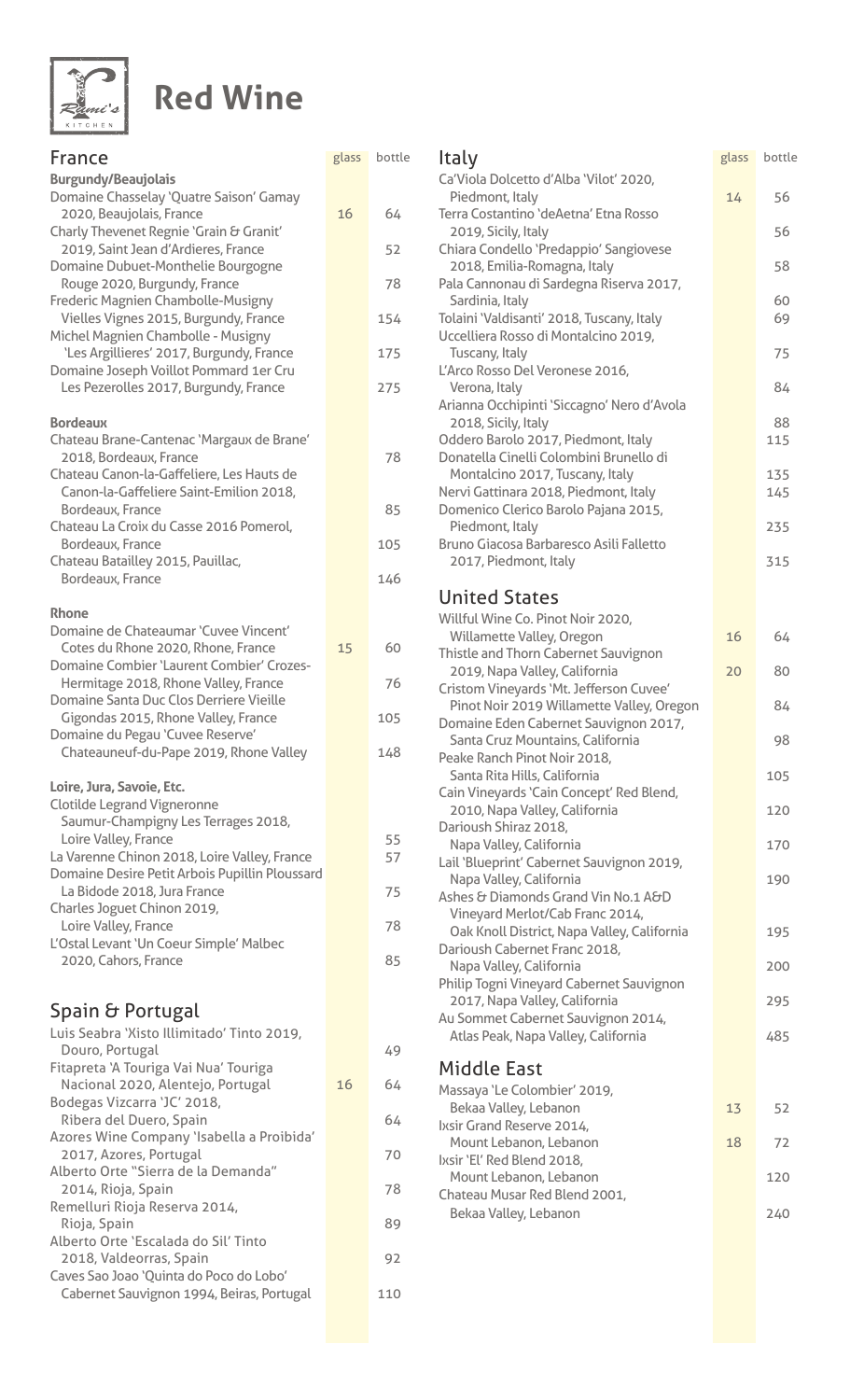

# **White Wine**

## Champagne & Sparkling

| סיייייים שיש יש ביינק ביוון ייש                               | glass | bottle |
|---------------------------------------------------------------|-------|--------|
| Alfredo Bertolani Reggiano Lambrusco Rose                     |       |        |
| NV, Lambrusco, Italy                                          | 10    | 40     |
| Caves Naveran 'Dama' Cava Brut NV                             |       |        |
| Penedes, Spain                                                | 14    | 56     |
| Famille de Conti Petillant Naturel NV,                        |       |        |
| Bergerac, France                                              | 15    | 60     |
| Domaine Huet Vouvray Pettilant Brut NV,                       |       |        |
| Loire Valley, France                                          |       | 72     |
| Champagne Emile Paris Brut NV,                                |       |        |
| Champagne, France<br><b>Gaston Chiquet Brut Tradition NV,</b> |       | 75     |
| Champagne, France                                             |       | 118    |
| J. Lasalle Premier Cru Brut Rose                              |       |        |
| Chigny-Les-Roses NV, Champagne, France                        |       | 125    |
| Jacquesson 'Cuvee 743' Extra Brut NV,                         |       |        |
| Champagne, France                                             |       | 165    |
| Pierre Moncuit Blanc de Blancs Grand Cru                      |       |        |
| 2006, Champagne, France                                       |       | 180    |
|                                                               |       |        |
|                                                               |       |        |
| France                                                        |       |        |
| Domaine de la Pepiere 'Les Gras Moutons'                      |       |        |
| Muscadet 2019, Loire Valley, France                           | 17    | 68     |
| Domaine Garnier et Fils Petit Chablis 2020,                   |       |        |
| Burgundy, France<br>Gilles Lesimple Sancerre 2020,            | 16    | 64     |
| Loire Valley, France                                          | 19    | 76     |
| Domaine des Coltabards Sancerre 2021,                         |       |        |
| Loire Valley, France                                          | 21    | 84     |
| Mas de Daumas Gassac Blanc 2018,                              |       |        |
| Languedoc-Roussillon, France                                  |       | 105    |
| Maison Pascal Clement Meursault 2018,                         |       |        |
| Burgundy, France                                              |       | 150    |
| Patrick Piuze Chablis 1er Cru                                 |       |        |
| 'Montee de Tonnerre' 2020,                                    |       |        |
| Burgundy, France                                              |       | 175    |
| Domaine J L & F Chavy Puligny Montrachet                      |       |        |
| 2017, Burgundy France                                         |       | 180    |
|                                                               |       |        |

### glass bottle **glass** bottle glass bottle Italy Cantina Terlano Pinot Bianco 2020, Alto Adige, Italy **1999** Alto Adige, 1 Boccadigabbia Colli Maceratesi Ribona **100 2020, Marche, Italy 100 2020, Marche, Italy** Caruso & Minnini 'Bio' Cataratto 2019, Siciliy, Italy **13** 52 San Salvatore 'Trentenare Fiano' 2019, Campania, Italy , and Italy , the contract of the contract of the contract of the contract of the contract of the contract of the contract of the contract of the contract of the contract of the contract of the contract of Cantina Andrian 'Floreado' Sauvignon Blanc 2021, Alto Adige, Italy  $\sqrt{1}$  62 Graci 'Etna Bianco' 2019, Sicily, Italy **1988** 1988 1989 Laura Aschero Vermentino 2018, Riveria Ligure di Ponente, Liguria, Italy / **1988** 1976 Bruno Giacosa Roero Arneis 2020, Piedmont, Italy 75 Spain/Portugal Gaintza Txakolina 2020, Getariako **Txakolina, Spain** Martin Martin Martin Martin Martin Martin Martin Martin Martin Martin Martin Martin Martin Ma Nortico Alvarinho 2020, Minho, Portugal 12 52 Gaba do Xil Godello 2018, Valdeorras, Spain 52 Xisto Ilimitado Branco 2020, Douro, Portugal **1988** 56 M.O.B. Branco 2020, Dao, Portugal **1988** 1988 1989 **United States** Hermann J. Wiemer Riesling (Dry) 2020, **Example 20 York Seneca Lake, New York Seneca Lake Senecal Contract Contract Ave** Maysara Winery 'Arsheen' Pinot Gris 2020, McMinnville, Oregon **McMinnville**, Oregon **1988** Tyler Winery Chardonnay 2019, 64 16 California ,County Barbara Santa Ovum 'To Love Somebody' Gewurztraminer 2018, Rogue Valley, Oregon **Canadian Contract Contract Contract Contract Contract Contract Contract Contract Co** Poe 'Ferrington Vineyard' Chardonnay 2018, Anderson Valley, California **Matterson Valley** Anderson Valley, California Germany & Eastern Europe Domaine Douloufakis 'Dafnios' Vidiano 2020, Crete, Greece 45 Massaya Rose 2020, Bekaa Valley, Lebanon 13 52 Ixsir Altitues Blanc 2020, Mount Lebanon, Lebanon **14 14 56** Leitz 'Dragonstone' Riesling 2020, Rheingau, Germany 15 60 Nikolaihof 'Zwickl' Gruner Veltliner 2019, Wachau, Austria (1989) 62 Domaine Sigalas Assyrtiko 2020, Santorini, Greece and Santorini, Greece and Santorini, Greece and Santonian Santonian Santonian Santonian Santo Ixsir 'El' White Blend 2018. Mount Lebanon, Lebanon Mount 120

# **Ports & Dessert Wines**

Maculan 'Dindarello' Moscato 2018, Veneto, Italy . 12 Kopke 10 Year Tawny Port, Douro, Portugal . 13 Henriques & Henriques Sercial Madeira 10 year old, Madeira, Portugal . 14 Chateau Doisy-Vedrines 2014, Bordeaux, France . 17